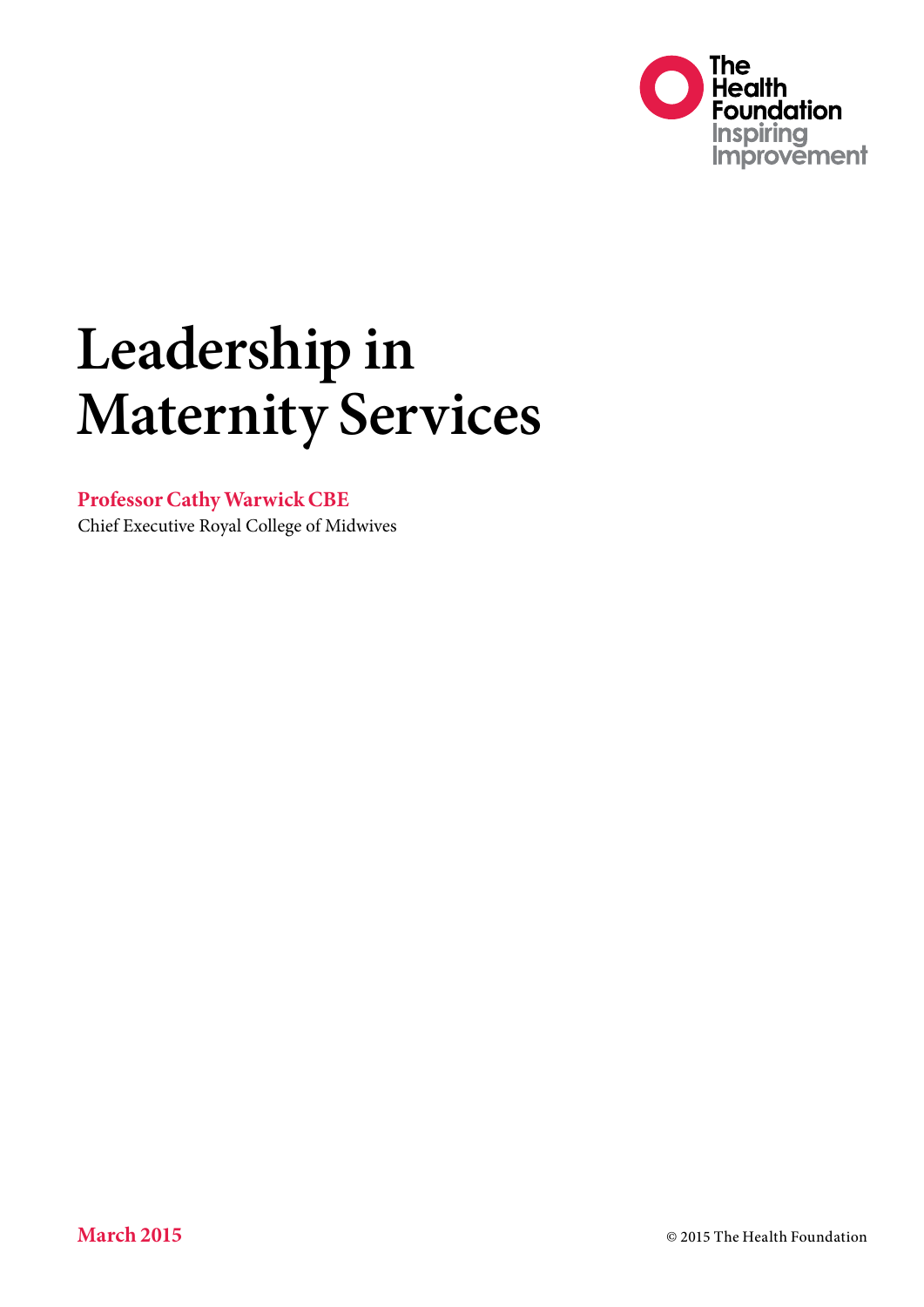#### **Introduction**

There is no doubt amongst opinion formers and policy makers that leadership plays a significant part in the delivery of high quality health care.1,2 A lack of leadership has been noted in recent reports into health service failures including maternity services<sup>3,4</sup> and the evidence is mounting that organisations with effective leadership deliver better outcomes.<sup>5</sup>

It is also clear that in today's demanding world the style of leadership matters. Leadership needs to be adaptive and responsive in the face of unknown and complex challenges. It needs to create a vision, ensure people are signed up to a common goal and to motivate and inspire. Leaders need to have emotional intelligence, be interactive and at the end of the day create more leaders.<sup>6</sup>

### **Background**

In 2013 the King's Fund Leadership Survey concluded that NHS organisations must abandon a traditional individualistic model of leadership and embrace a style which is shared, non hierarchical and can adapt quickly in the face of change. It noted the importance of organisations doing more to listen to the views of staff and service user.7

So it is of concern that, in 2006, researchers found that institutionalised bullying in maternity care was a reason for midwives leaving the profession,<sup>8</sup> that bullying is a continuing problem in maternity services and that, as recently as 2008, a Care Quality Commission Survey of all maternity services reported that poor morale and ineffective leadership are commonly linked.9 As the Chief Executive of the Royal College of Midwives, I visit maternity services across the UK and see examples of excellent leadership. Sadly

though in some services comments from midwives suggest there has been little significant change in leadership styles in maternity services in recent years. Dr Bill Kirkup's recent report into the failings of maternity services at the University Hospitals of Morecambe Bay NHS Foundation Trust point to the devastating consequences when there is a failure of leadership at every level.<sup>4</sup>

### **A call for change**

And this is a problem because the way in which we deliver maternity services needs to change. Although maternity services in the UK are generally of a good standard and safe there remains room for significant improvement.

In particular, in two areas of service delivery, high quality evidence tells us we should do better. The first pertains to choice of place of birth. Women at low risk of complications expecting their first baby experience better outcomes for themselves and no worse outcomes for their baby if they choose to give birth in free standing or alongside midwifery units and for women expecting their second or subsequent baby the same can be said with the addition of the choice of homebirth.<sup>10</sup>

#### **The evidence for change**

Despite this high quality evidence and despite a conservative estimate by the Royal College of Obstetricians and Gynaecologists that at least 30% of women fall into the category of 'without complications' only 13% of UK women currently give birth outside of obstetric units and the homebirth rate is falling.<sup>11</sup> The provision of services to allow women to choose out of obstetric unit birth remains patchy. The truth is we need to turn maternity services provision on its head.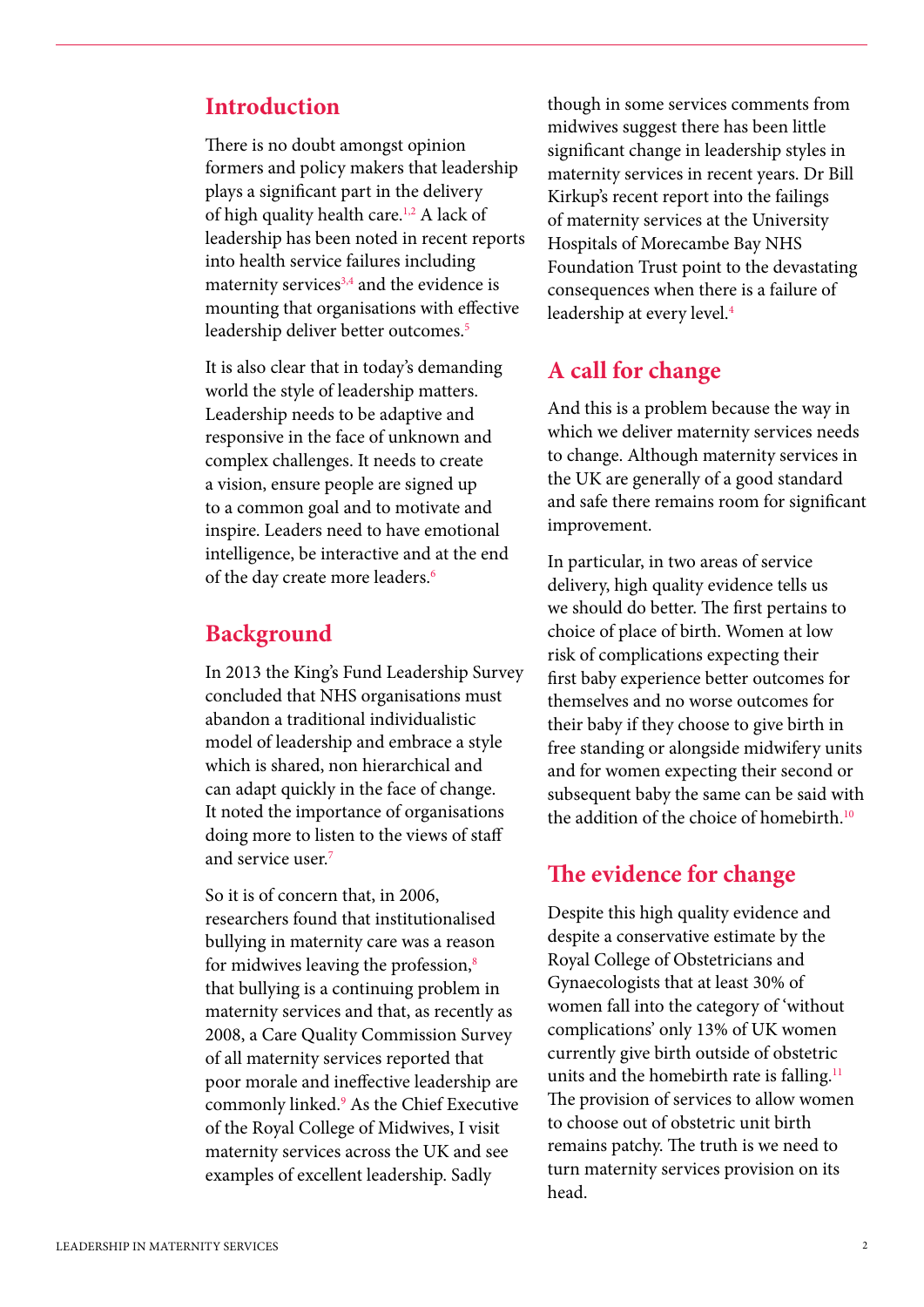In addition evidence accumulates telling us that for all women in whatever birth setting midwifery led models of continuity of care ensure better outcomes.12,13 It is not clear why this is the case. However it is possible that the critical difference is that in such models, which are based on care by small teams of midwives (4 to 6), continuity of carer is vastly improved and the woman gets to know and trust her caregiver. A relationship between mother and midwife is developed. Care is delivered in partnership.

Despite this evidence most women do not receive continuity of midwifery led care. A survey by the National Society for Prevention of Cruelty to Children found that in the antenatal period, whilst nearly all women see a midwife, 40% of these women saw a different midwife at every appointment.<sup>14</sup> In another survey of 5,500 women by the National Federation of Women's Institutes and the National Childbirth Trust 88% of women said that they had not met any of the midwives who looked after them during the labour and birth before they went into labour.<sup>15</sup>

## **A vision for the future**

We have to do better and if we are to see a radical change in the way in which we provide maternity services and hence improve outcomes I believe that we will need to have leadership of the highest quality in maternity services.

We need leaders who are courageous, who are not content with the status quo and who will work with others to create the necessary changes. Major service change is not easy particularly in cash strapped times. Our leaders will need to present a compelling medium to long-term vision, have the tenacity to work towards that vision and the patience and flexibility to make step changes towards their goal. We

need leaders who ensure women centred care trumps taking into account other considerations but not being dominated by them.

We need leaders who foster collaboration and multidisciplinary working. Major change requires collaborative leadership (16). Maternity care will only change if the vision is shared. Doctors, midwives, users and managers all need to be on board. The drive is for continuity of midwifery led care and for more out of hospital birth but this still requires quality communication between midwives and medical staff including GPs. Continuity of care along the midwifery pathway is critical if women are to be safe.17 A significant number of women who start their pregnancy or their labour without complications will need to transfer into hospital and although women at higher risk of complications need care from a midwife they need care from doctors too. The MBRRACE report into why mothers die demonstrates the consequences of poor communication between GPs and maternity services,<sup>18</sup> and the Kirkup report highlights the critical importance of multidisciplinary team working if women and their babies are to be safe.4

We need midwifery leaders who are flexible and adaptive and work with staff rather than imposing their will on them. Our leaders need to have a genuine and current understanding of maternity care and what needs to change but also to understand the pressures faced by the midwives. A midwife is also a mother, a carer and a partner. Any transformation of maternity services must recognise this. It may appear easiest to run services with very clearly defined policies and rules with little room for variability. This may mean the needs of the institution are met but it won't mean the needs of women and midwives are met.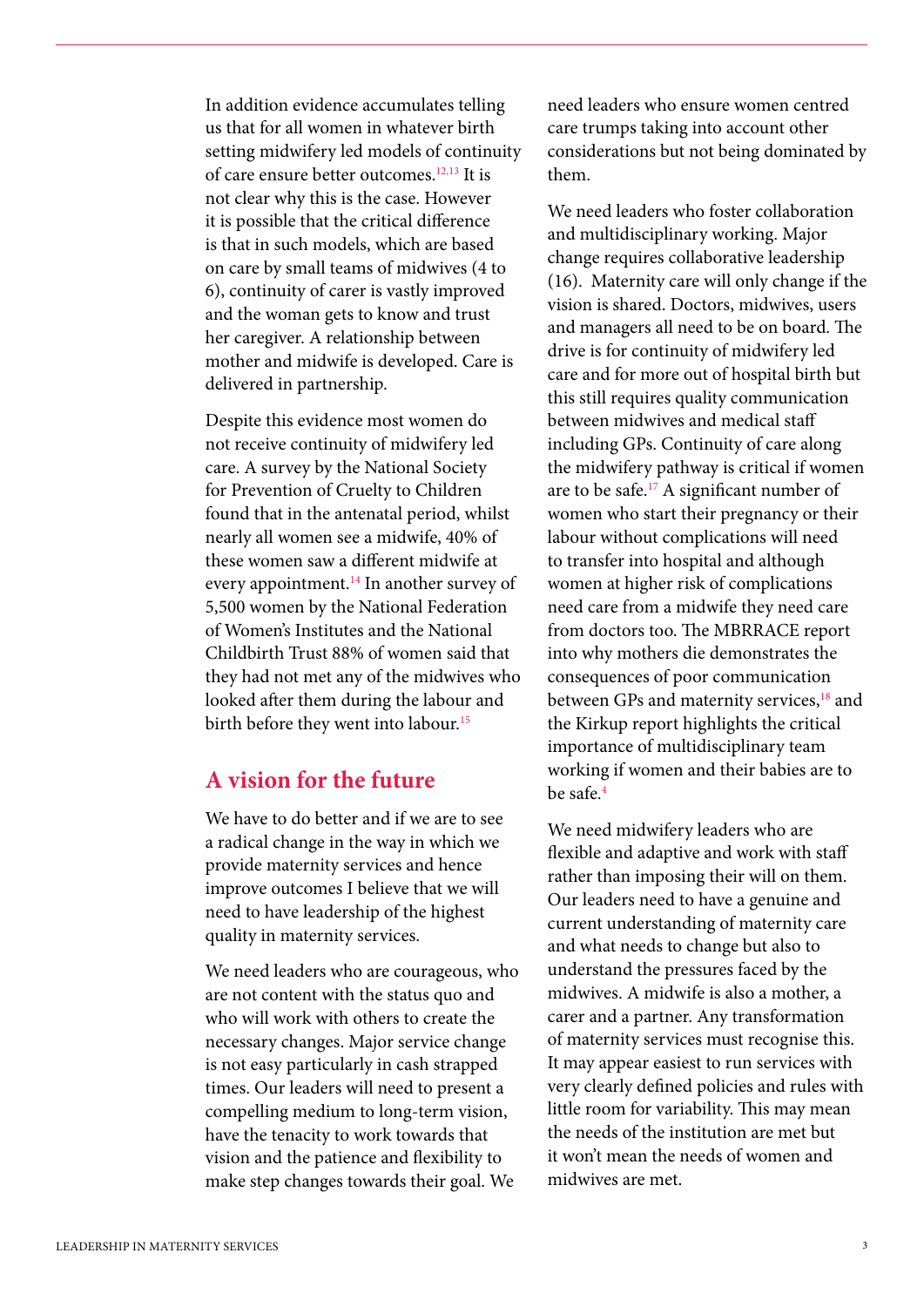## **Conclusion**

Our leaders need to be innovative enabling different midwives to work in different ways throughout their careers. They need to abandon traditional hierarchies and give opportunities to all midwives playing to their enthusiasms and strengths. Flexibility, an individualised approach to the precious workforce, a commitment to openness, honesty and an ability to listen to and act on what service users and staff are saying will ensure safe care whilst opening up more possibilities for women to receive care that aligns with the evidence and with their choices.

My argument is fundamentally, if we are to transform the future of maternity services we need to transform midwifery leadership.